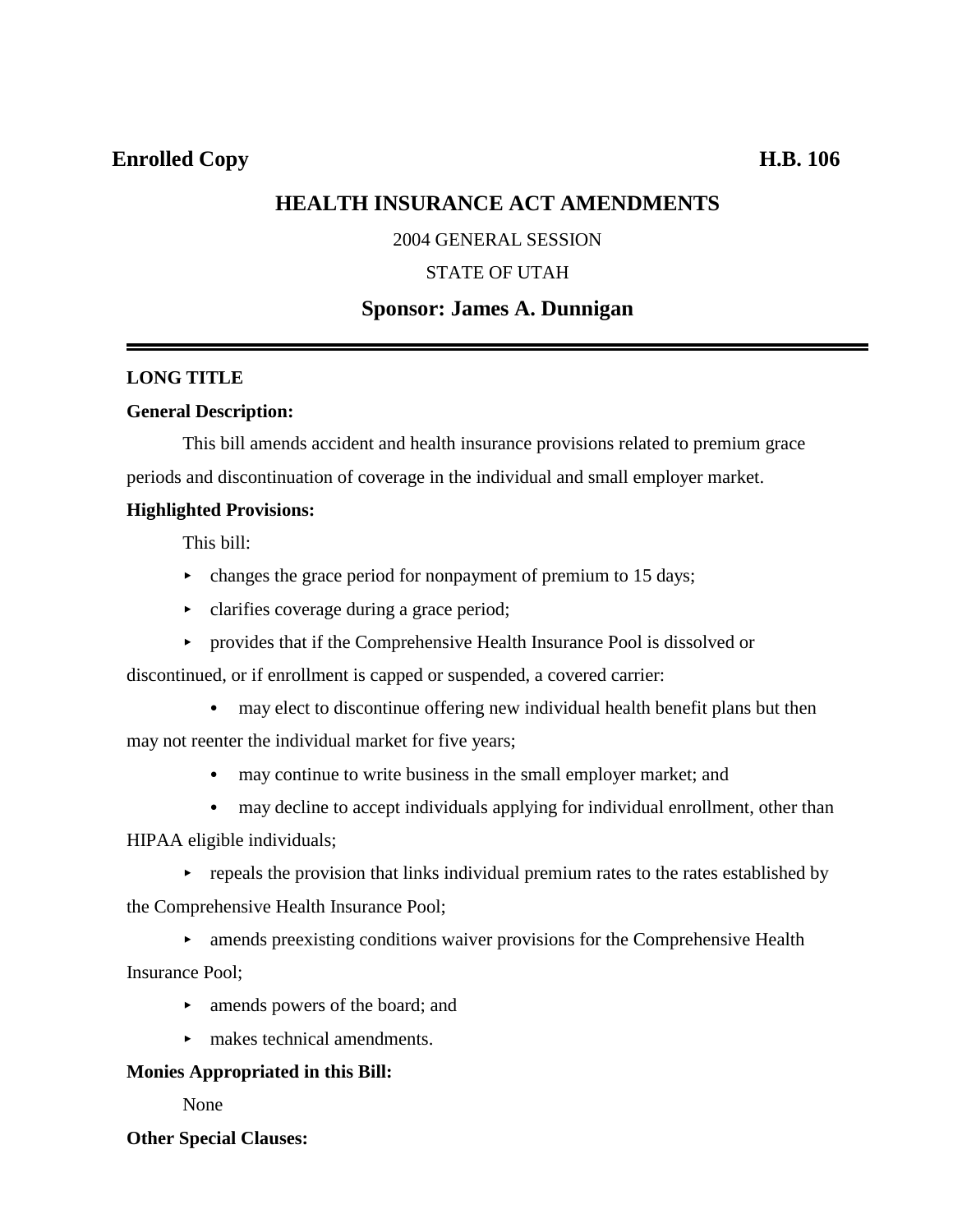This bill provides an immediate effective date.

### **Utah Code Sections Affected:**

AMENDS:

**31A-8-402.3**, as last amended by Chapter 252, Laws of Utah 2003 **31A-22-607**, as last amended by Chapter 116, Laws of Utah 2001 **31A-22-721**, as last amended by Chapter 252, Laws of Utah 2003 **31A-29-106**, as last amended by Chapter 168, Laws of Utah 2003 **31A-29-113**, as last amended by Chapter 168, Laws of Utah 2003 **31A-30-107**, as last amended by Chapter 252, Laws of Utah 2003 **31A-30-107.3**, as enacted by Chapter 308, Laws of Utah 2002

**31A-30-108**, as last amended by Chapter 308, Laws of Utah 2002 REPEALS:

**31A-30-106.6**, as enacted by Chapter 265, Laws of Utah 1997

*Be it enacted by the Legislature of the state of Utah:*

Section 1. Section **31A-8-402.3** is amended to read:

### **31A-8-402.3. Discontinuance, nonrenewal, or changes to group health benefit**

**plans.**

(1) Except as otherwise provided in this section, a group health benefit plan for a plan sponsor is renewable and continues in force:

(a) with respect to all eligible employees and dependents; and

(b) at the option of the plan sponsor.

(2) A health benefit plan for a plan sponsor may be discontinued or nonrenewed:

(a) for a network plan, if:

(i) there is no longer any enrollee under the group health plan who lives, resides, or works

in:

- (A) the service area of the insurer; or
- (B) the area for which the insurer is authorized to do business; and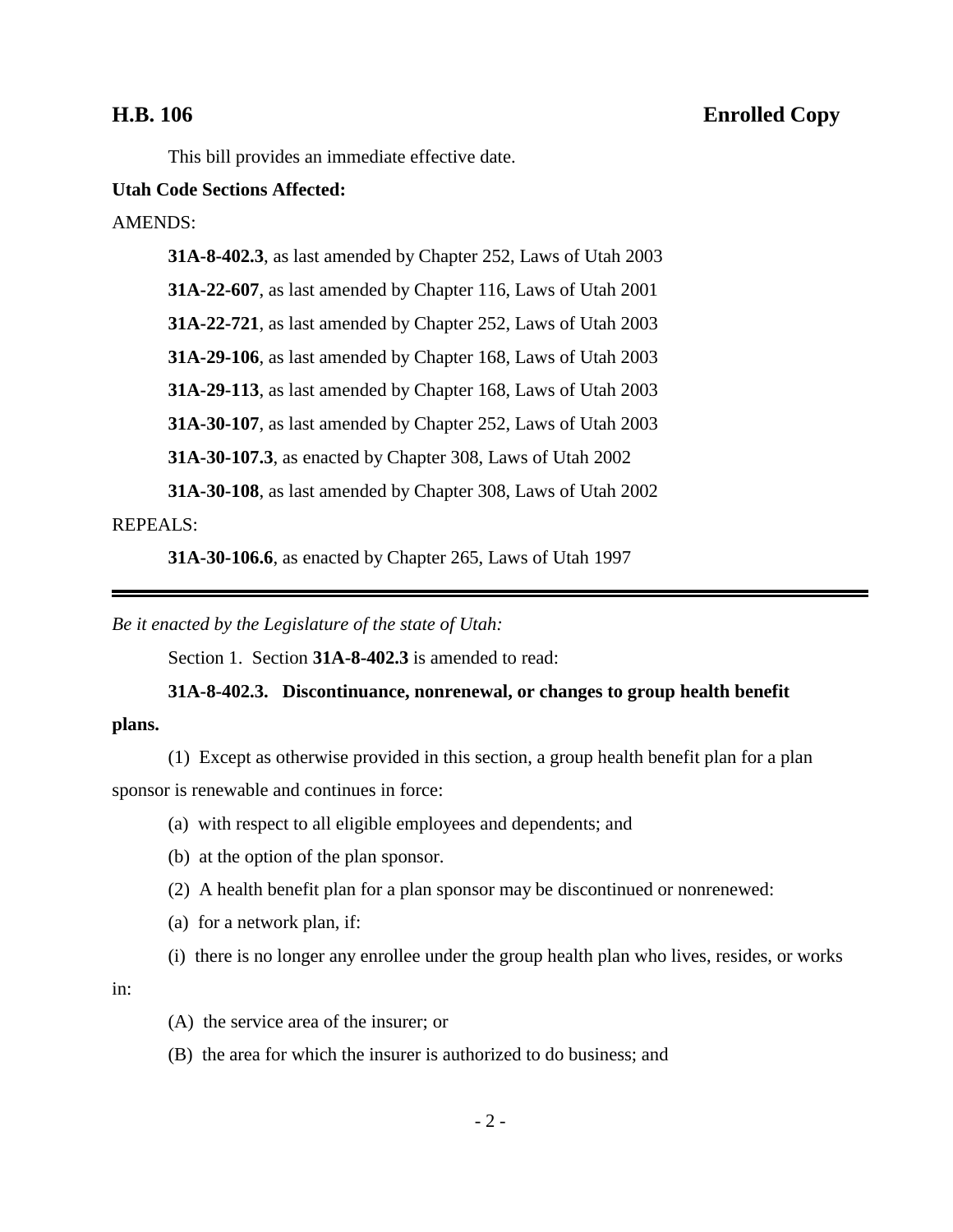(ii) in the case of the small employer market, the insurer applies the same criteria the insurer would apply in denying enrollment in the plan under Subsection  $31A-30-108[\left(\frac{1}{6}\right)]$  (7); or

(b) for coverage made available in the small or large employer market only through an association, if:

(i) the employer's membership in the association ceases; and

(ii) the coverage is terminated uniformly without regard to any health status-related factor relating to any covered individual.

(3) A health benefit plan for a plan sponsor may be discontinued if:

(a) a condition described in Subsection (2) exists;

(b) the plan sponsor fails to pay premiums or contributions in accordance with the terms of the contract;

(c) the plan sponsor:

(i) performs an act or practice that constitutes fraud; or

(ii) makes an intentional misrepresentation of material fact under the terms of the coverage;

(d) the insurer:

(i) elects to discontinue offering a particular health benefit product delivered or issued for delivery in this state; and

(ii) (A) provides notice of the discontinuation in writing:

(I) to each plan sponsor, employee, or dependent of a plan sponsor or an employee; and

(II) at least 90 days before the date the coverage will be discontinued;

(B) provides notice of the discontinuation in writing:

(I) to the commissioner; and

(II) at least three working days prior to the date the notice is sent to the affected plan

sponsors, employees, and dependents of the plan sponsors or employees;

(C) offers to each plan sponsor, on a guaranteed issue basis, the option to purchase:

(I) all other health benefit products currently being offered by the insurer in the market; or

(II) in the case of a large employer, any other health benefit product currently being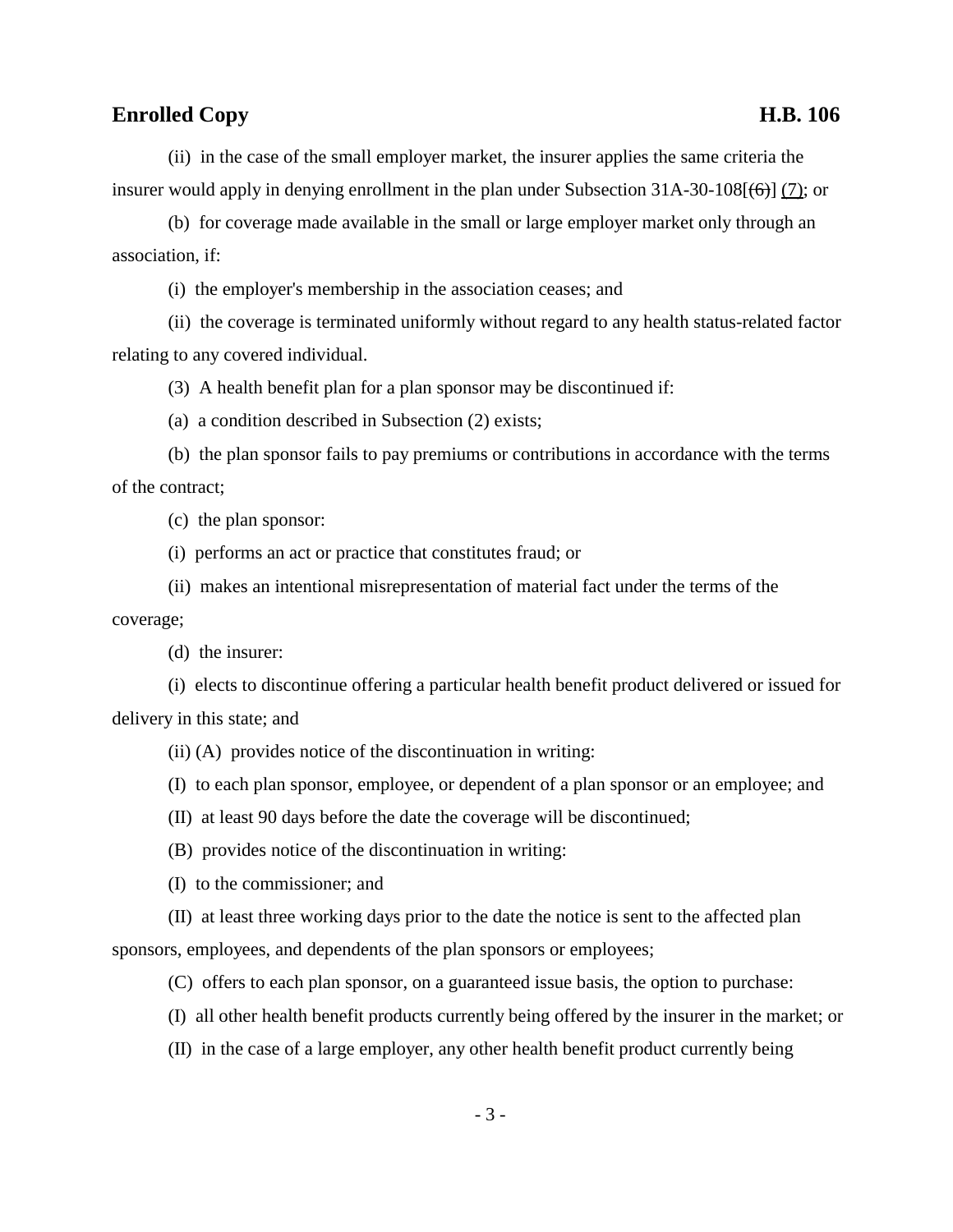offered in that market; and

(D) in exercising the option to discontinue that product and in offering the option of coverage in this section, acts uniformly without regard to:

(I) the claims experience of a plan sponsor;

(II) any health status-related factor relating to any covered participant or beneficiary; or

(III) any health status-related factor relating to any new participant or beneficiary who may become eligible for the coverage; or

(e) the insurer:

(i) elects to discontinue all of the insurer's health benefit plans in:

(A) the small employer market;

(B) the large employer market; or

(C) both the small employer and large employer markets; and

(ii) (A) provides notice of the discontinuation in writing:

(I) to each plan sponsor, employee, or dependent of a plan sponsor or an employee; and

(II) at least 180 days before the date the coverage will be discontinued;

(B) provides notice of the discontinuation in writing:

(I) to the commissioner in each state in which an affected insured individual is known to reside; and

(II) at least 30 working days prior to the date the notice is sent to the affected plan sponsors, employees, and the dependents of the plan sponsors or employees;

(C) discontinues and nonrenews all plans issued or delivered for issuance in the market; and

(D) provides a plan of orderly withdrawal as required by Section 31A-4-115.

(4) A large employer health benefit plan may be discontinued or nonrenewed:

(a) if a condition described in Subsection (2) exists; or

(b) for noncompliance with the insurer's:

(i) minimum participation requirements; or

(ii) employer contribution requirements.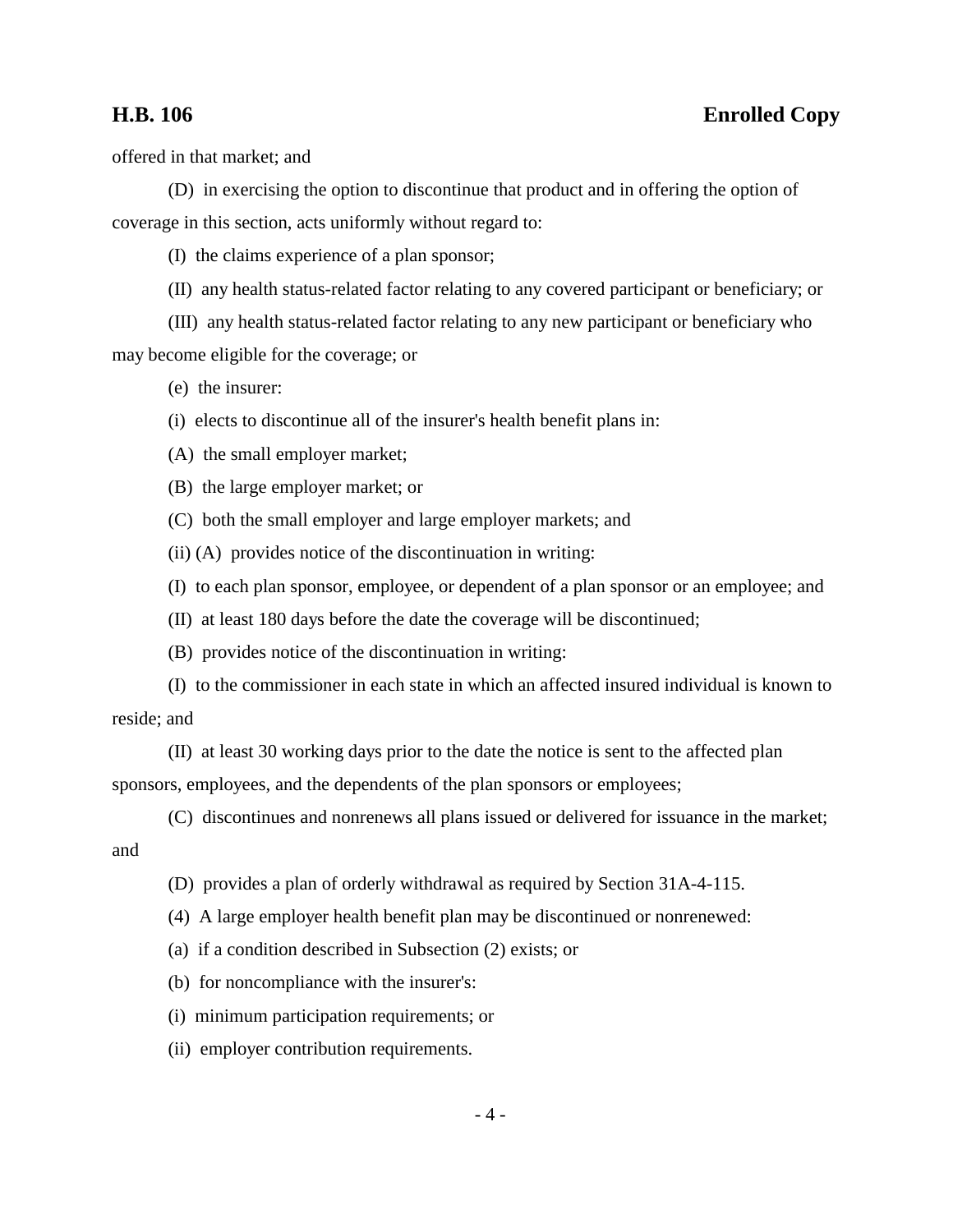(5) A small employer health benefit plan may be discontinued or nonrenewed:

(a) if a condition described in Subsection (2) exists; or

(b) for noncompliance with the insurer's employer contribution requirements.

(6) A small employer health benefit plan may be nonrenewed:

(a) if a condition described in Subsection (2) exists; or

(b) for noncompliance with the insurer's minimum participation requirements.

(7) (a) Except as provided in Subsection (7)(d), an eligible employee may be discontinued if after issuance of coverage the eligible employee:

(i) engages in an act or practice in connection with the coverage that constitutes fraud; or

(ii) makes an intentional misrepresentation of material fact in connection with the coverage.

(b) An eligible employee that is discontinued under Subsection (7)(a) may reenroll:

(i) 12 months after the date of discontinuance; and

(ii) if the plan sponsor's coverage is in effect at the time the eligible employee applies to reenroll.

(c) At the time the eligible employee's coverage is discontinued under Subsection  $(7)(a)$ , the insurer shall notify the eligible employee of the right to reenroll when coverage is discontinued.

(d) An eligible employee may not be discontinued under this Subsection (7) because of a fraud or misrepresentation that relates to health status.

(8) For purposes of this section, a reference to "plan sponsor" includes a reference to the employer:

(a) with respect to coverage provided to an employer member of the association; and

(b) if the health benefit plan is made available by an insurer in the employer market only through:

(i) an association;

(ii) a trust; or

(iii) a discretionary group.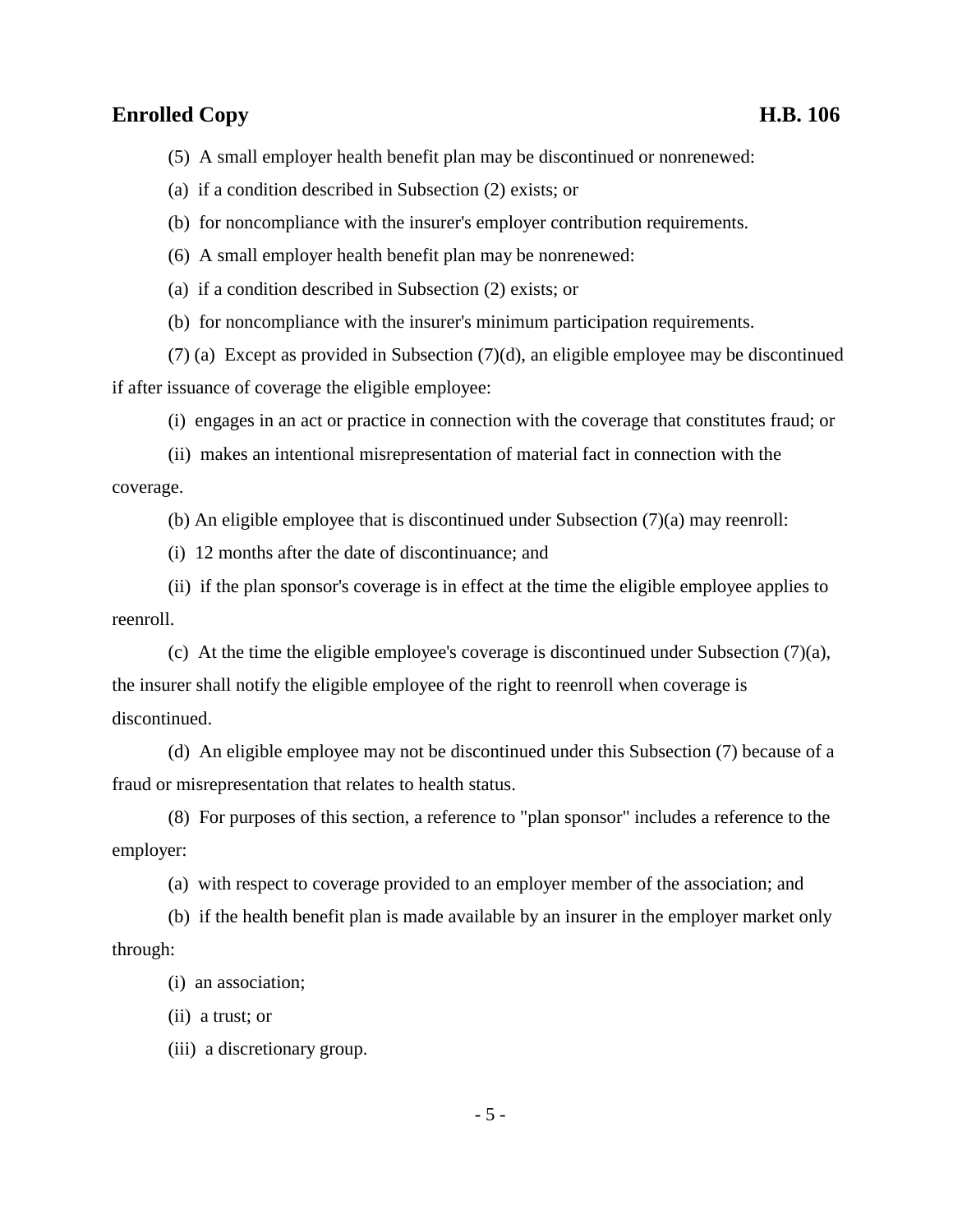(9) An insurer may modify a health benefit plan for a plan sponsor only:

(a) at the time of coverage renewal; and

(b) if the modification is effective uniformly among all plans with that product.

Section 2. Section **31A-22-607** is amended to read:

### **31A-22-607. Grace period.**

(1) Every individual or franchise accident and health insurance policy shall contain clauses providing for a grace period for premium payment only of at least [seven days for weekly premium policies, ten] 15 days for weekly or monthly premium policies and 30 days for all other policies, for each premium after the first. [During the grace period, the policy continues in force.] A carrier may elect to include a grace period that is longer than 15 days for weekly or monthly policies.

(a) The policy is not in force during the grace period.

(b) If the insurer receives payment before the grace period expires, the policy continues in force with no gap in coverage.

(c) If the insurer does not receive payment before the grace period expires, the policy shall be terminated as of the last date for which the premium was paid in full.

(d) A grace period is not required if the policyholder has requested that the policy be discontinued.

(2) Every group or blanket accident and health policy shall provide for a grace period of at least 30 days, unless the policyholder gives written notice of discontinuance prior to the date of discontinuance, in accordance with the policy terms. In group or blanket policies, the policy may provide for payment of a pro rata premium for the period the policy is in effect during the grace period under this Subsection (2).

(3) If the insurer has not guaranteed the insured a right to renew an accident and health policy, any grace period beyond the expiration or anniversary date may, if provided in the policy, be cut off by compliance with the notice provision under Subsection 31A-21-303(4)(b).

Section 3. Section **31A-22-721** is amended to read:

**31A-22-721. A health benefit plan for a plan sponsor -- Discontinuance and**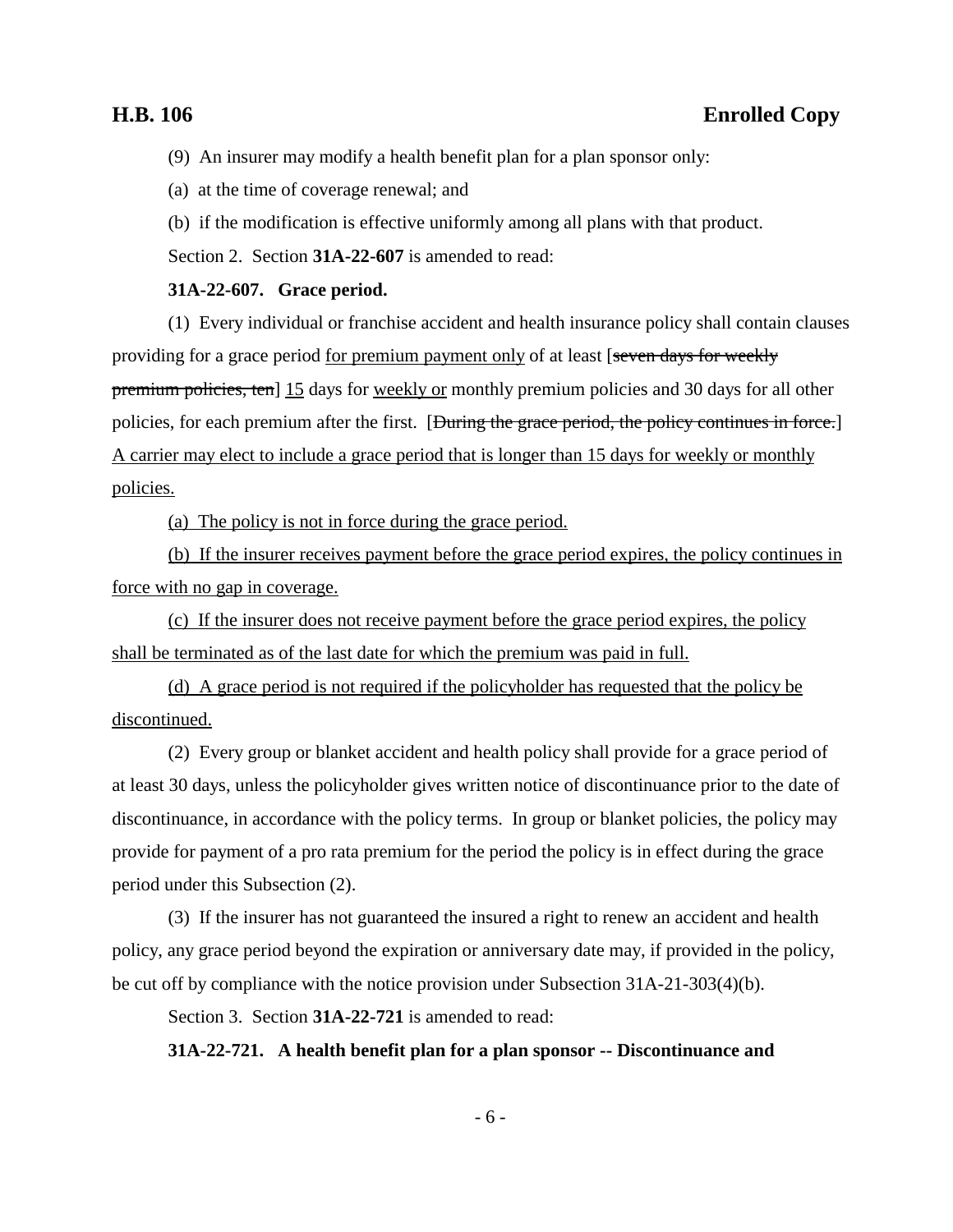### **nonrenewal.**

(1) Except as otherwise provided in this section, a health benefit plan for a plan sponsor is renewable and continues in force:

- (a) with respect to all eligible employees and dependents; and
- (b) at the option of the plan sponsor.
- (2) A health benefit plan for a plan sponsor may be discontinued or nonrenewed:
- (a) for a network plan, if:
- (i) there is no longer any enrollee under the group health plan who lives, resides, or works

in:

- (A) the service area of the insurer; or
- (B) the area for which the insurer is authorized to do business; and

(ii) in the case of the small employer market, the insurer applies the same criteria the insurer would apply in denying enrollment in the plan under Subsection  $31A-30-108[\left(\frac{1}{10}\right)]$  (7); or

(b) for coverage made available in the small or large employer market only through an association, if:

(i) the employer's membership in the association ceases; and

(ii) the coverage is terminated uniformly without regard to any health status-related factor relating to any covered individual.

(3) A health benefit plan for a plan sponsor may be discontinued if:

(a) a condition described in Subsection (2) exists;

(b) the plan sponsor fails to pay premiums or contributions in accordance with the terms of the contract;

(c) the plan sponsor:

(i) performs an act or practice that constitutes fraud; or

(ii) makes an intentional misrepresentation of material fact under the terms of the

coverage;

(d) the insurer:

(i) elects to discontinue offering a particular health benefit product delivered or issued for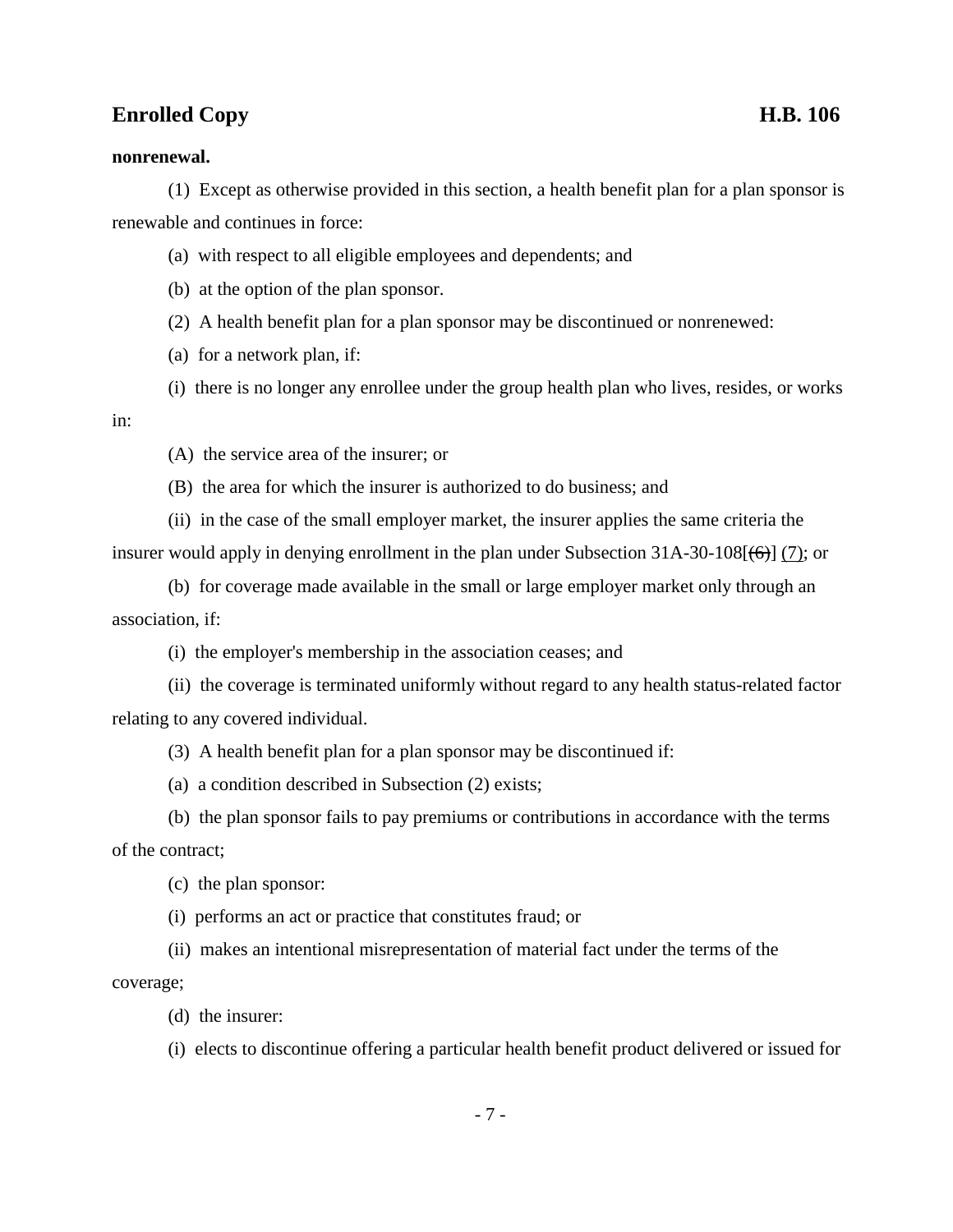delivery in this state;

(ii) (A) provides notice of the discontinuation in writing:

(I) to each plan sponsor, employee, and dependent of a plan sponsor or employee; and

(II) at least 90 days before the date the coverage will be discontinued;

(B) provides notice of the discontinuation in writing:

(I) to the commissioner; and

(II) at least three working days prior to the date the notice is sent to the affected plan sponsors, employees, and dependents of plan sponsors or employees;

(C) offers to each plan sponsor, on a guaranteed issue basis, the option to purchase any other health benefit products currently being offered:

(I) by the insurer in the market; or

(II) in the case of a large employer, any other health benefit plan currently being offered in that market; and

(D) in exercising the option to discontinue that product and in offering the option of coverage in this section, the insurer acts uniformly without regard to:

(I) the claims experience of a plan sponsor;

(II) any health status-related factor relating to any covered participant or beneficiary; or

(III) any health status-related factor relating to a new participant or beneficiary who may become eligible for coverage; or

(e) the insurer:

(i) elects to discontinue all of the insurer's health benefit plans:

(A) in the small employer market; or

(B) the large employer market; or

(C) both the small and large employer markets;

(ii) (A) provides notice of the discontinuance in writing:

(I) to each plan sponsor, employee, or dependent of a plan sponsor or an employee; and

(II) at least 180 days before the date the coverage will be discontinued;

(B) provides notice of the discontinuation in writing: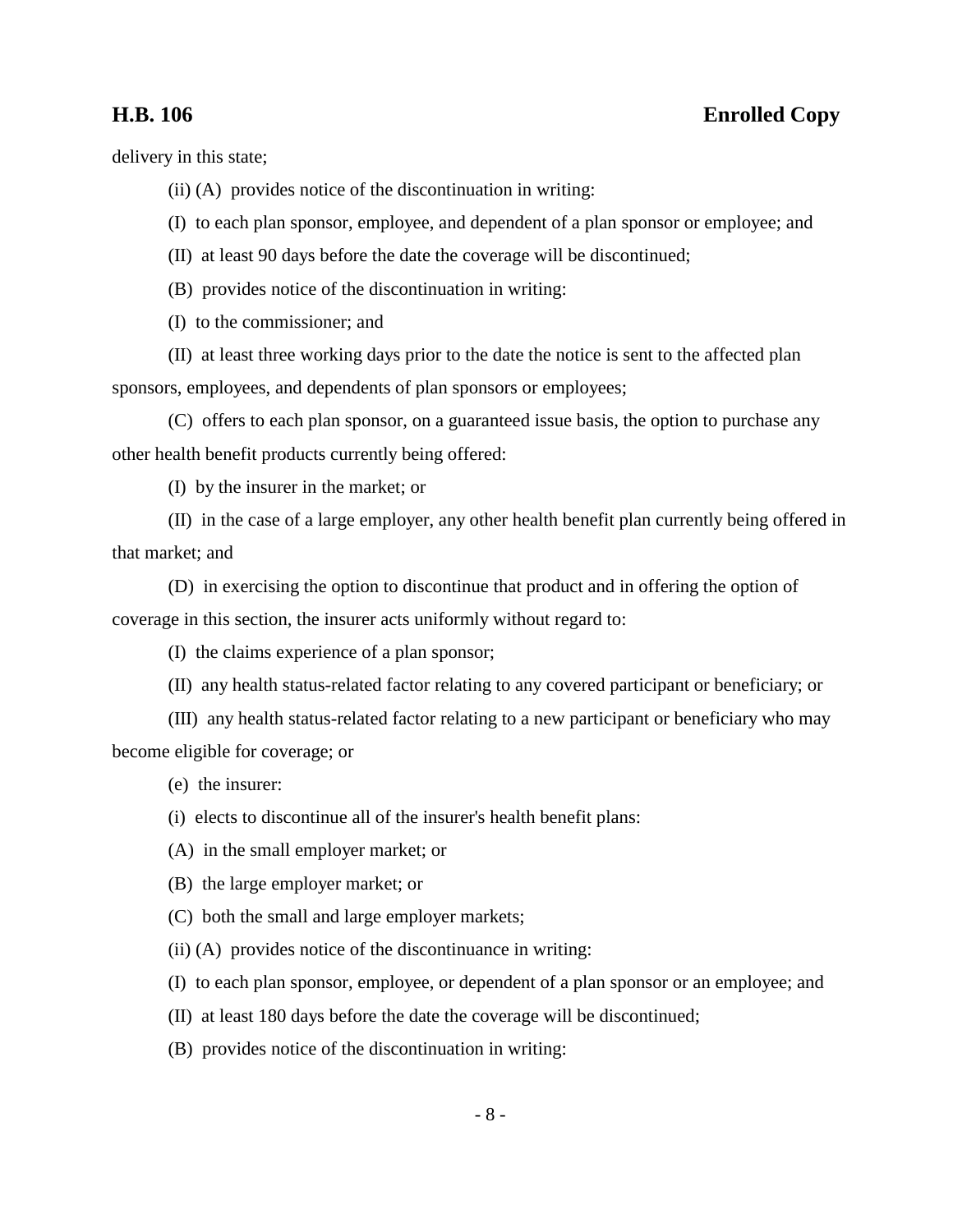(I) to the commissioner in each state in which an affected insured individual is known to reside; and

(II) at least 30 business days prior to the date the notice is sent to the affected plan sponsors, employees, and dependents of a plan sponsor or employee;

(C) discontinues and nonrenews all plans issued or delivered for issuance in the market; and

- (D) provides a plan of orderly withdrawal as required by Section 31A-4-115.
- (4) A large employer health benefit plan may be discontinued or nonrenewed:
- (a) if a condition described in Subsection (2) exists; or
- (b) for noncompliance with the insurer's:
- (i) minimum participation requirements; or
- (ii) employer contribution requirements.
- (5) A small employer health benefit plan may be discontinued or nonrenewed:
- (a) if a condition described in Subsection (2) exists; or
- (b) for noncompliance with the insurer's employer contribution requirements.
- (6) A small employer health benefit plan may be nonrenewed:
- (a) if a condition described in Subsection (2) exists; or
- (b) for noncompliance with the insurer's minimum participation requirements.
- (7) (a) Except as provided in Subsection (7)(d), an eligible employee may be discontinued if after issuance of coverage the eligible employee:
	- (i) engages in an act or practice that constitutes fraud in connection with the coverage; or
	- (ii) makes an intentional misrepresentation of material fact in connection with the

coverage.

(b) An eligible employee that is discontinued under Subsection (7)(a) may reenroll:

- (i) 12 months after the date of discontinuance; and
- (ii) if the plan sponsor's coverage is in effect at the time the eligible employee applies to reenroll.
	- (c) At the time the eligible employee's coverage is discontinued under Subsection (7)(a),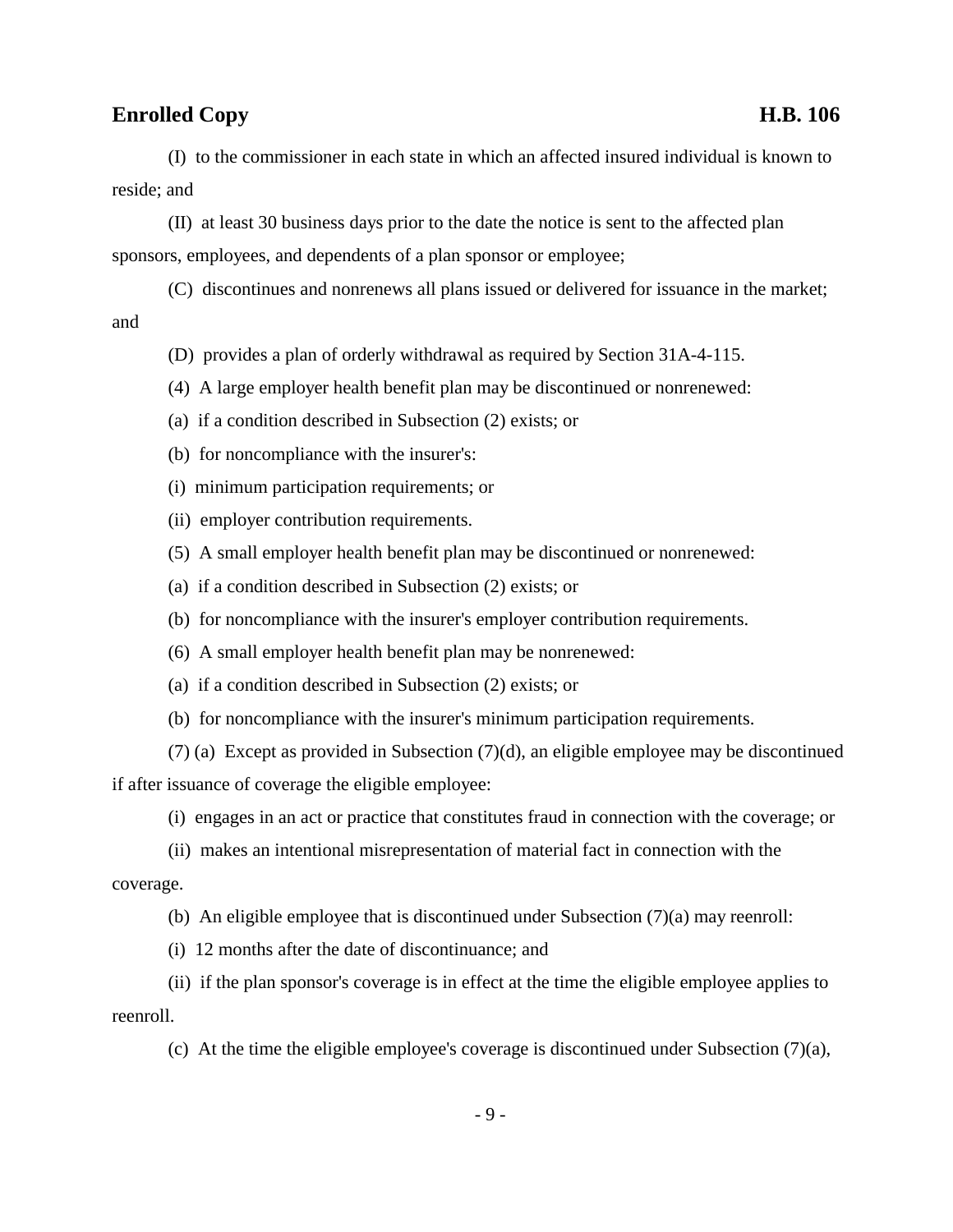the insurer shall notify the eligible employee of the right to reenroll when coverage is discontinued.

(d) An eligible employee may not be discontinued under this Subsection (7) because of a fraud or misrepresentation that relates to health status.

(8) (a) Except as provided in Subsection (8)(b), an insurer that elects to discontinue offering a health benefit plan under Subsection (3)(e) shall be prohibited from writing new business in such market in this state for a period of five years beginning on the date of discontinuation of the last coverage that is discontinued.

(b) The commissioner may waive the prohibition under Subsection (8)(a) when the commissioner finds that waiver is in the public interest:

(i) to promote competition; or

(ii) to resolve inequity in the marketplace.

(9) If an insurer is doing business in one established geographic service area of the state, this section applies only to the insurer's operations in that geographic service area.

(10) An insurer may modify a health benefit plan for a plan sponsor only:

(a) at the time of coverage renewal; and

(b) if the modification is effective uniformly among all plans with a particular product or service.

(11) For purposes of this section, a reference to "plan sponsor" includes a reference to the employer:

(a) with respect to coverage provided to an employer member of the association; and

(b) if the health benefit plan is made available by an insurer in the employer market only through:

(i) an association;

(ii) a trust; or

(iii) a discretionary group.

(12) (a) A small employer that, after purchasing a health benefit plan in the small group market, employs on average more than 50 eligible employees on each business day in a calendar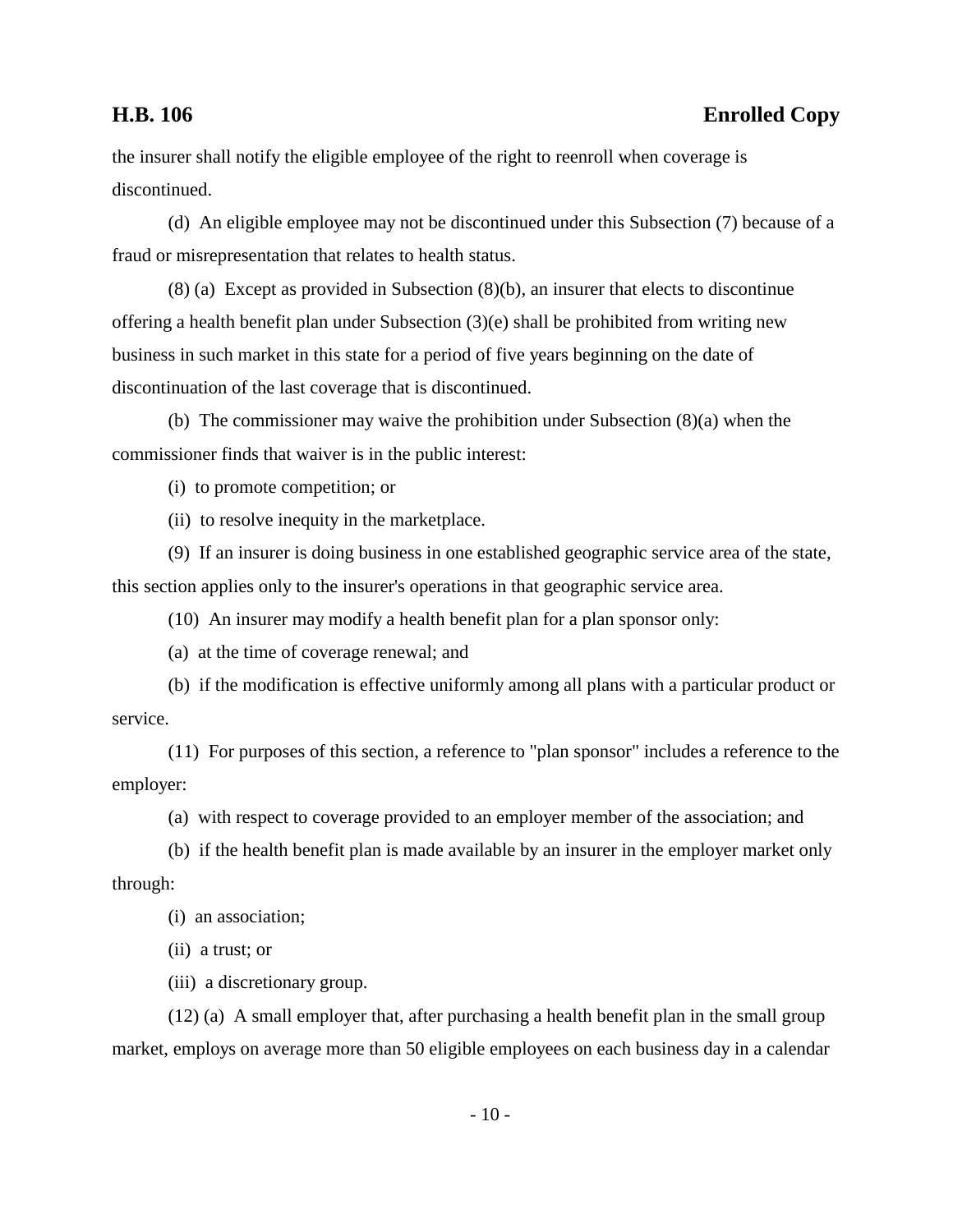year may continue to renew the health benefit plan purchased in the small group market.

(b) A large employer that, after purchasing a health benefit plan in the large group market, employs on average less than 51 eligible employees on each business day in a calendar year may continue to renew the health benefit plan purchased in the large group market.

(13) An insurer offering employer sponsored health benefit plans shall comply with the Health Insurance Portability and Accountability Act, P. L. 104-191, 110 Stat. 1962, Sec. 2701 and 2702.

Section 4. Section **31A-29-106** is amended to read:

### **31A-29-106. Powers of board.**

(1) The board shall have the general powers and authority granted under the laws of this state to insurance companies licensed to transact health care insurance business. In addition, the board shall have the specific authority to:

(a) enter into contracts to carry out the provisions and purposes of this chapter, including, with the approval of the commissioner, contracts with:

(i) similar pools of other states for the joint performance of common administrative functions; or

(ii) persons or other organizations for the performance of administrative functions;

(b) sue or be sued, including taking such legal action necessary to avoid the payment of improper claims against the pool or the coverage provided through the pool;

(c) establish appropriate rates, rate schedules, rate adjustments, expense allowances, agents' referral fees, claim reserve formulas, and any other actuarial function appropriate to the operation of the pool;

(d) issue policies of insurance in accordance with the requirements of this chapter;

(e) retain an executive director and appropriate legal, actuarial, and other personnel as necessary to provide technical assistance in the operations of the pool;

(f) establish rules, conditions, and procedures for reinsuring risks under this chapter;

- (g) cause the pool to have an annual audit of its operations by the state auditor;
- (h) coordinate with the Department of Health in seeking to obtain from the Centers for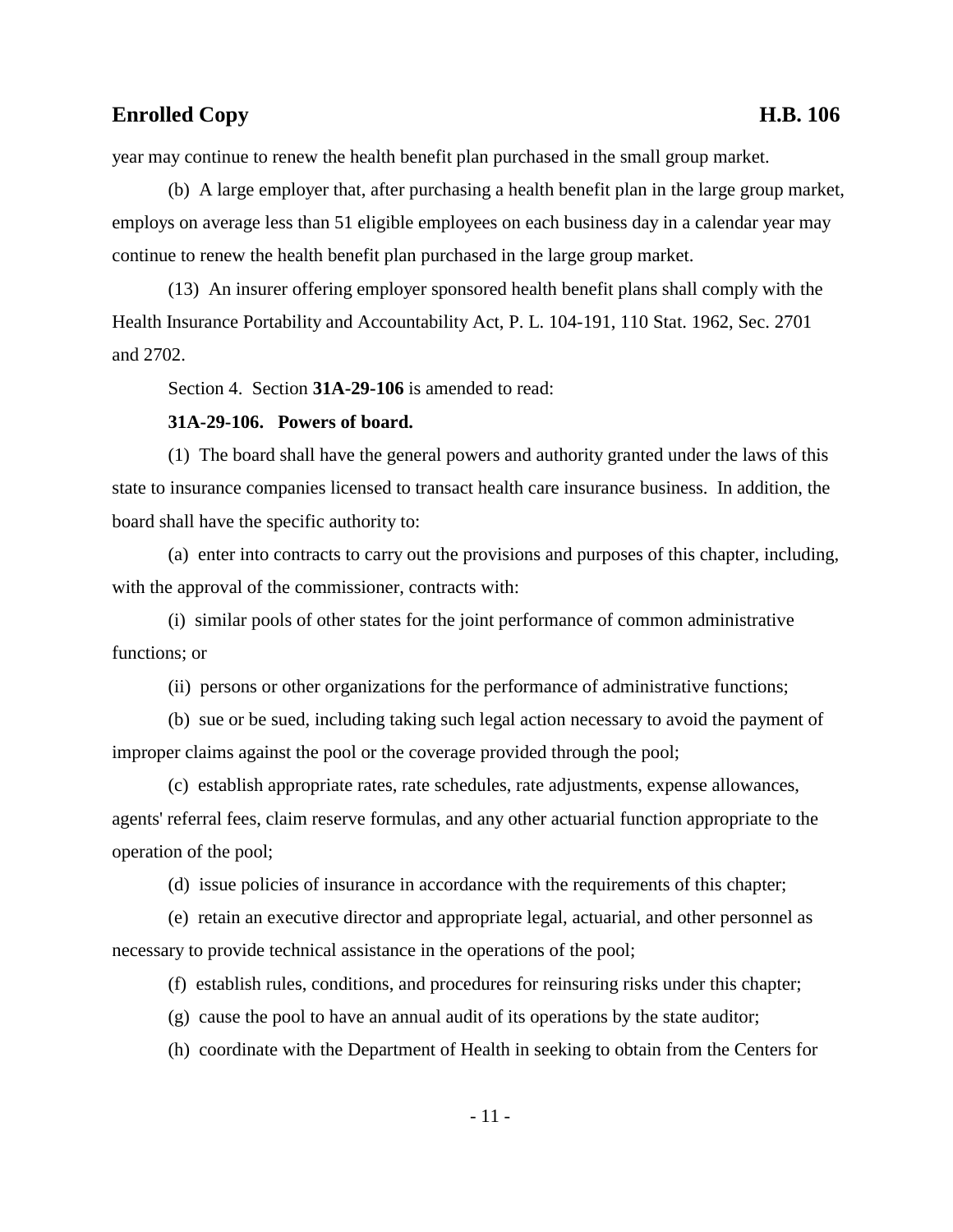Medicare and Medicaid Services, or other appropriate office or agency of government, all appropriate waivers, authority, and permission needed to coordinate the coverage available from the pool with coverage available under Medicaid, either before or after Medicaid coverage, or as a conversion option upon completion of Medicaid eligibility, without the necessity for requalification by the enrollee;

(i) provide for and employ cost containment measures and requirements including preadmission certification, concurrent inpatient review, and individual case management for the purpose of making the pool more cost-effective;

(j) offer pool coverage through contracts with health maintenance organizations, preferred provider organizations, and other managed care systems that will manage costs while maintaining quality care;

(k) establish annual limits on benefits payable under the pool to or on behalf of any enrollee;

(l) exclude from coverage under the pool specific benefits, medical conditions, and procedures for the purpose of protecting the financial viability of the pool;

(m) administer the Pool Fund;

(n) make rules in accordance with Title 63, Chapter 46a, Utah Administrative Rulemaking Act, to implement this chapter; and

(o) adopt, trademark, and copyright a trade name for the pool for use in marketing and publicizing the pool and its products.

(2) (a) The board shall prepare and submit an annual report to the Legislature which shall include:

(i) the net premiums anticipated;

(ii) actuarial projections of payments required of the pool;

(iii) the expenses of administration; and

(iv) the anticipated reserves or losses of the pool.

(b) The budget for operation of the pool is subject to the approval of the board.

(c) The administrative budget of the board and the commissioner under this chapter shall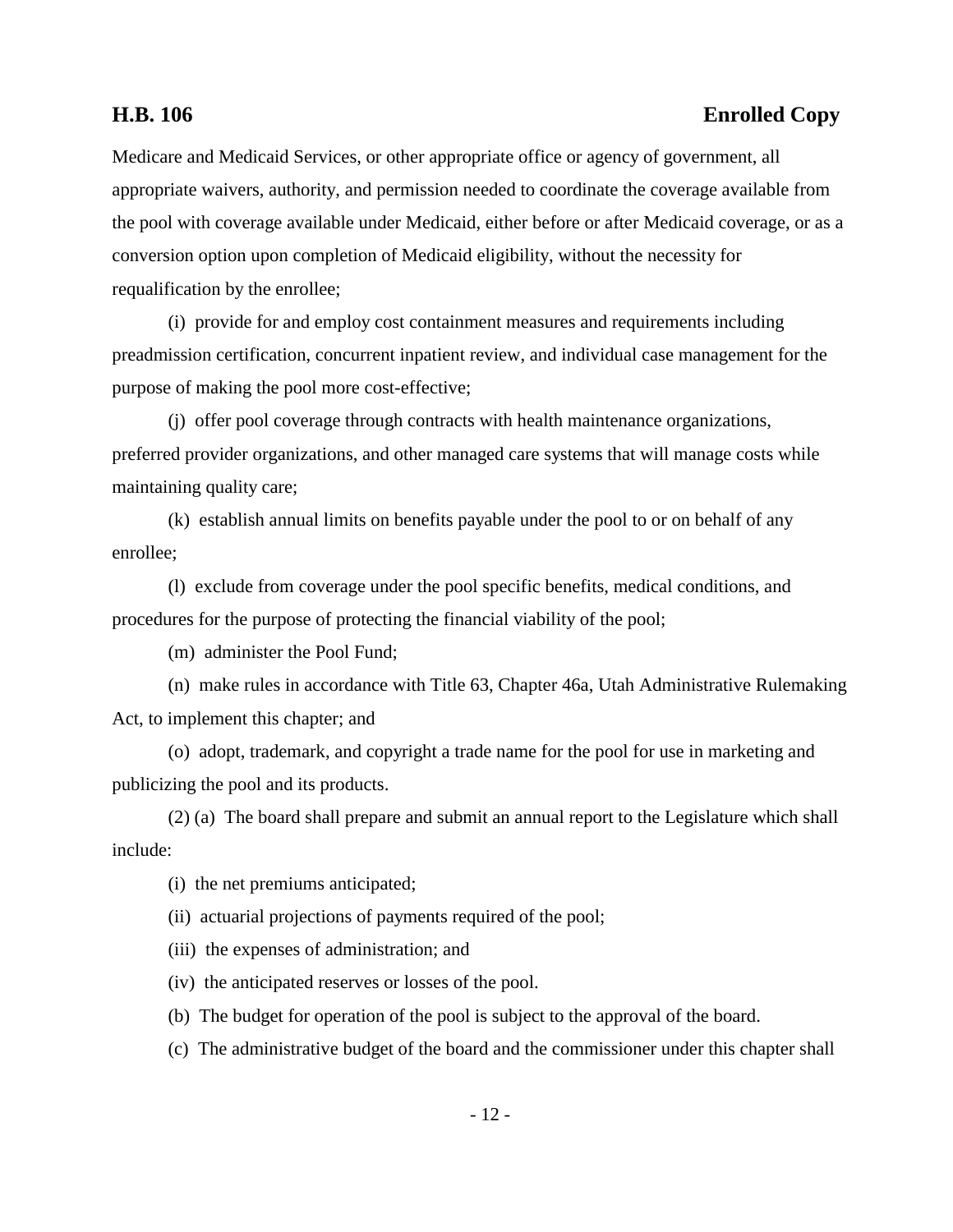comply with the requirements of Title 63, Chapter 38, Budgetary Procedures Act, and is subject to review and approval by the Legislature.

(3) (a) The board shall on or before September 1, 2004, require the plan administrator or an independent actuarial consultant retained by the plan administrator to redetermine the reasonable equivalent of the criteria for uninsurability required under Subsection  $31A-30-106(1)(i)$  that is used by the board to determine eligibility for coverage in the pool.

(b) The board shall redetermine the criteria established in Subsection (3)(a) at least every five years thereafter.

Section 5. Section **31A-29-113** is amended to read:

**31A-29-113. Benefits -- Additional types of pool insurance -- Preexisting conditions -- Waiver -- Maximum benefits.**

(1) (a) The pool policy shall pay for eligible medical expenses rendered or furnished for the diagnoses or treatment of illness or injury that:

(i) exceed the deductible and copayment amounts applicable under Section 31A-29-114; and

(ii) are not otherwise limited or excluded.

(b) Eligible medical expenses are the allowed charges established by the board for the health care services and items rendered during times for which benefits are extended under the pool policy.

(2) The coverage to be issued by the pool, its schedule of benefits, exclusions, and other limitations shall be established by the board.

(3) The commissioner shall approve the benefit package developed by the board to ensure its compliance with this chapter.

(4) The pool shall offer at least one benefit plan through a managed care program as authorized under Section 31A-29-106.

(5) This chapter may not be construed to prohibit the pool from issuing additional types of pool policies with different types of benefits which in the opinion of the board may be of benefit to the citizens of Utah.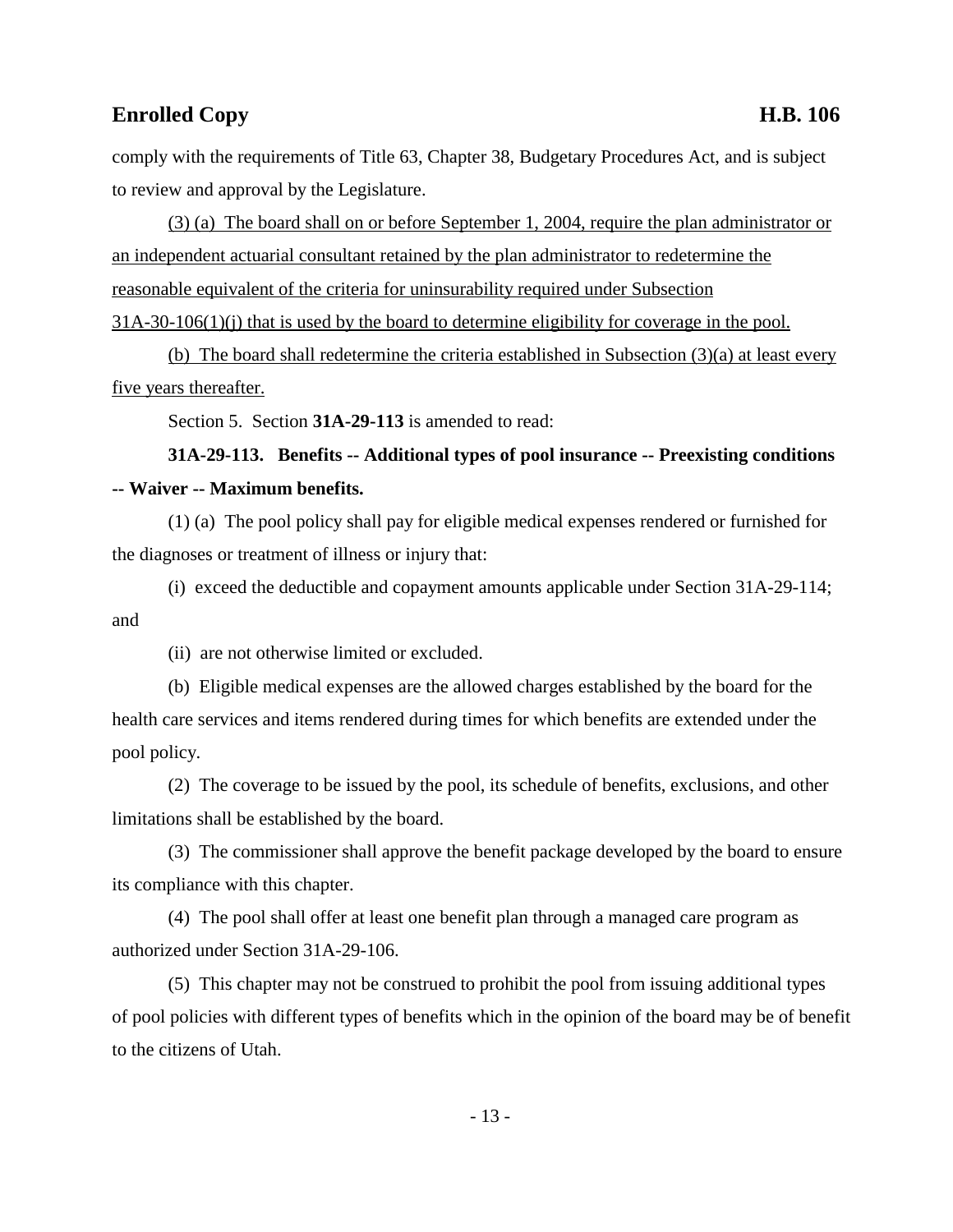(6) The board shall design and require an administrator to employ cost containment measures and requirements including preadmission certification and concurrent inpatient review for the purpose of making the pool more cost effective. The provisions of Sections 31A-22-617 and 31A-22-618 do not apply to coverage issued under this chapter.

(7) (a) A pool policy may contain provisions under which coverage for a preexisting condition is excluded during a six-month period following the effective date of plan coverage for a given individual.

(b) Subsection (7)(a) does not apply to a HIPAA eligible individual.

(8) A pool policy may exclude coverage for pregnancies for ten months following the effective date of coverage, unless the individual is HIPAA eligible.

(9) (a) The pool will waive the preexisting condition exclusion described in Subsection (7)(a) for an individual that is changing health coverage to the pool, to the extent to which similar exclusions have been satisfied under any prior health insurance coverage if  $\left[\div(\mathbf{i})\right]$  the individual applies not later than 63 days following the date of involuntary termination, other than for nonpayment of premiums, from health coverage  $\left[\frac{1}{2}, \frac{1}{2}, \frac{1}{2}\right]$ .

[(ii) the individual's premium rate exceeds the rate of the pool for equal or lesser coverage provided that the application for pool coverage is made no later than 63 days following the termination from the prior health insurance coverage.]

(b) In accordance with Subsections (7)(b) and (8), the pool may not apply a preexisting condition exclusion if the individual is HIPAA eligible.

(c) If this Subsection (9) applies, coverage in the pool shall be effective from the date on which the prior coverage was terminated.

(10) Covered benefits available from the pool may not exceed a \$1,000,000 lifetime maximum, which includes a per enrollee calendar year maximum established by the board.

Section 6. Section **31A-30-107** is amended to read:

# **31A-30-107. Renewal -- Limitations -- Exclusions -- Discontinuance and nonrenewal.**

(1) Except as otherwise provided in this section, a small employer health benefit plan is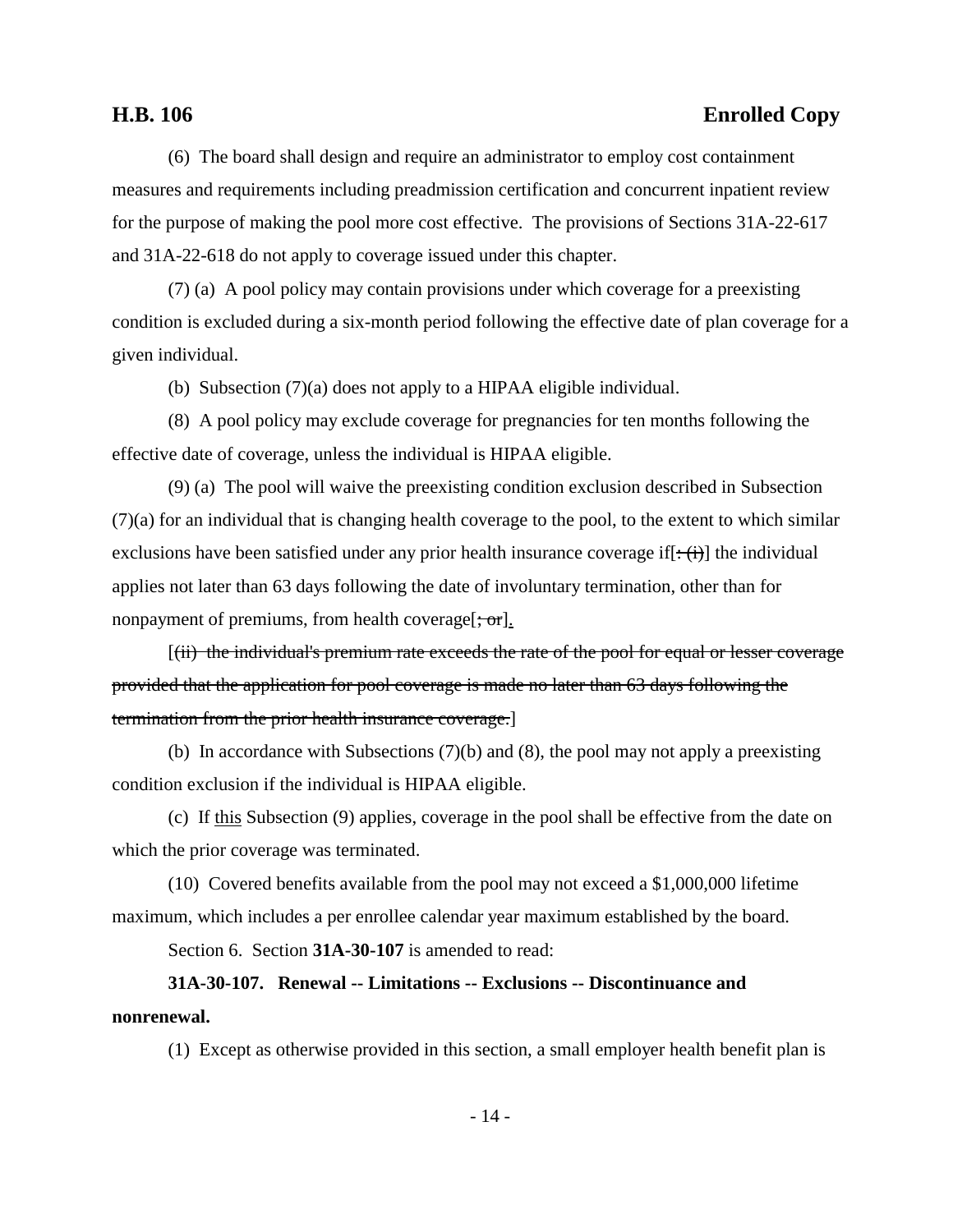renewable and continues in force:

(a) with respect to all eligible employees and dependents; and

(b) at the option of the plan sponsor.

(2) A small employer health benefit plan may be discontinued or nonrenewed:

(a) for a network plan, if:

(i) there is no longer any enrollee under the group health plan who lives, resides, or works

in:

- (A) the service area of the covered carrier; or
- (B) the area for which the covered carrier is authorized to do business; and

(ii) in the case of the small employer market, the small employer carrier applies the same criteria the small employer carrier would apply in denying enrollment in the plan under Subsection 31A-30-108 $[\left(6\right)]$  (7); or

(b) for coverage made available in the small or large employer market only through an association, if:

(i) the employer's membership in the association ceases; and

(ii) the coverage is terminated uniformly without regard to any health status-related factor relating to any covered individual.

(3) A small employer health benefit plan may be discontinued if:

(a) a condition described in Subsection (2) exists;

(b) the plan sponsor fails to pay premiums or contributions in accordance with the terms of the contract;

(c) the plan sponsor:

(i) performs an act or practice that constitutes fraud; or

(ii) makes an intentional misrepresentation of material fact under the terms of the coverage;

(d) the covered carrier:

(i) elects to discontinue offering a particular small employer health benefit product delivered or issued for delivery in this state; and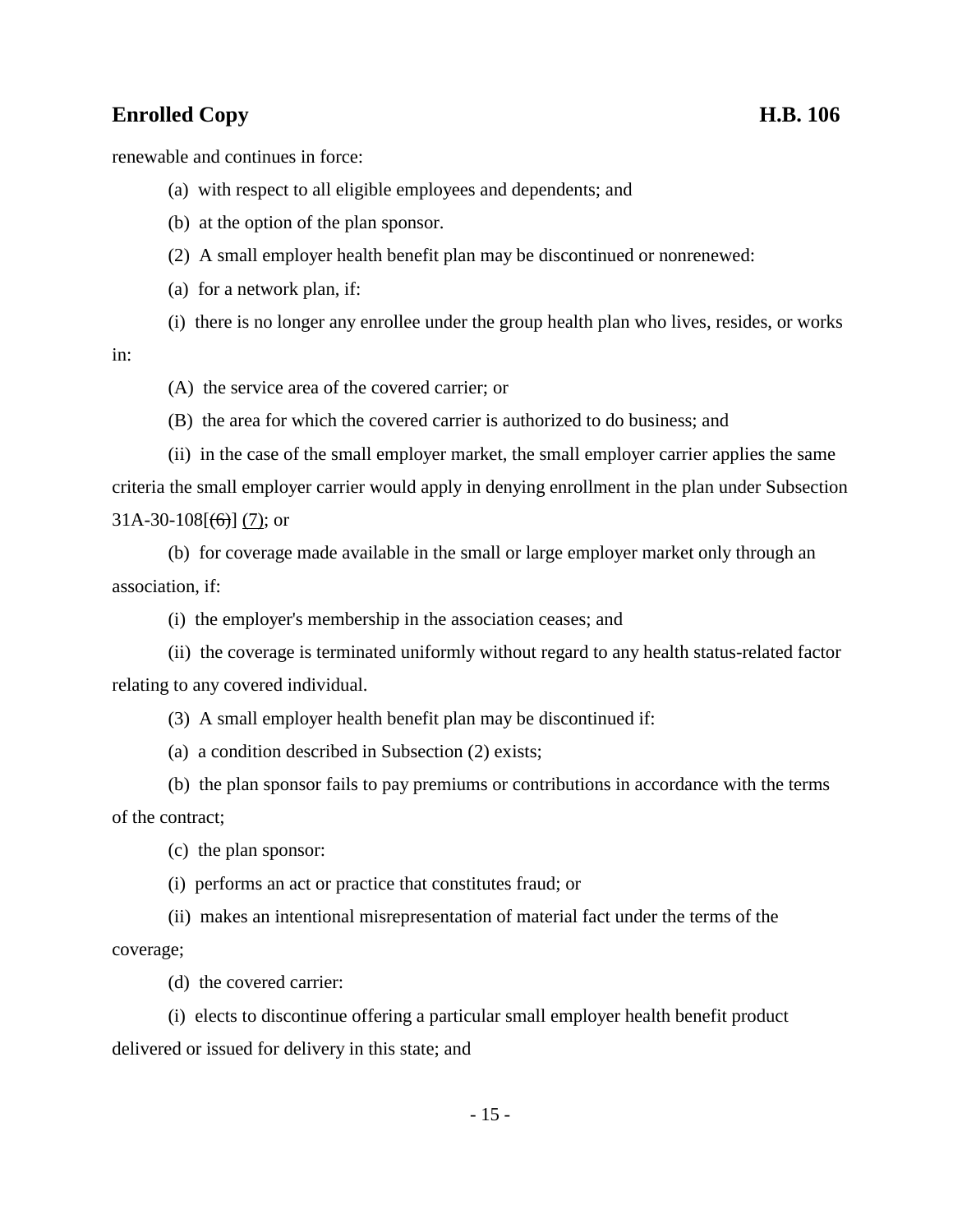(ii) (A) provides notice of the discontinuation in writing:

(I) to each plan sponsor, employee, or dependent of a plan sponsor or an employee; and

(II) at least 90 days before the date the coverage will be discontinued;

(B) provides notice of the discontinuation in writing:

(I) to the commissioner; and

(II) at least three working days prior to the date the notice is sent to the affected plan sponsors, employees, and dependents of the plan sponsors or employees;

(C) offers to each plan sponsor, on a guaranteed issue basis, the option to purchase all other small employer health benefit products currently being offered by the small employer carrier in the market; and

(D) in exercising the option to discontinue that product and in offering the option of coverage in this section, acts uniformly without regard to:

(I) the claims experience of a plan sponsor;

(II) any health status-related factor relating to any covered participant or beneficiary; or

(III) any health status-related factor relating to any new participant or beneficiary who may become eligible for the coverage; or

(e) the covered carrier:

(i) elects to discontinue all of the covered carrier's small employer health benefit plans in:

- (A) the small employer market;
- (B) the large employer market; or

(C) both the small employer and large employer markets; and

(ii) (A) provides notice of the discontinuation in writing:

(I) to each plan sponsor, employee, or dependent of a plan sponsor or an employee; and

(II) at least 180 days before the date the coverage will be discontinued;

(B) provides notice of the discontinuation in writing:

(I) to the commissioner in each state in which an affected insured individual is known to reside; and

(II) at least 30 working days prior to the date the notice is sent to the affected plan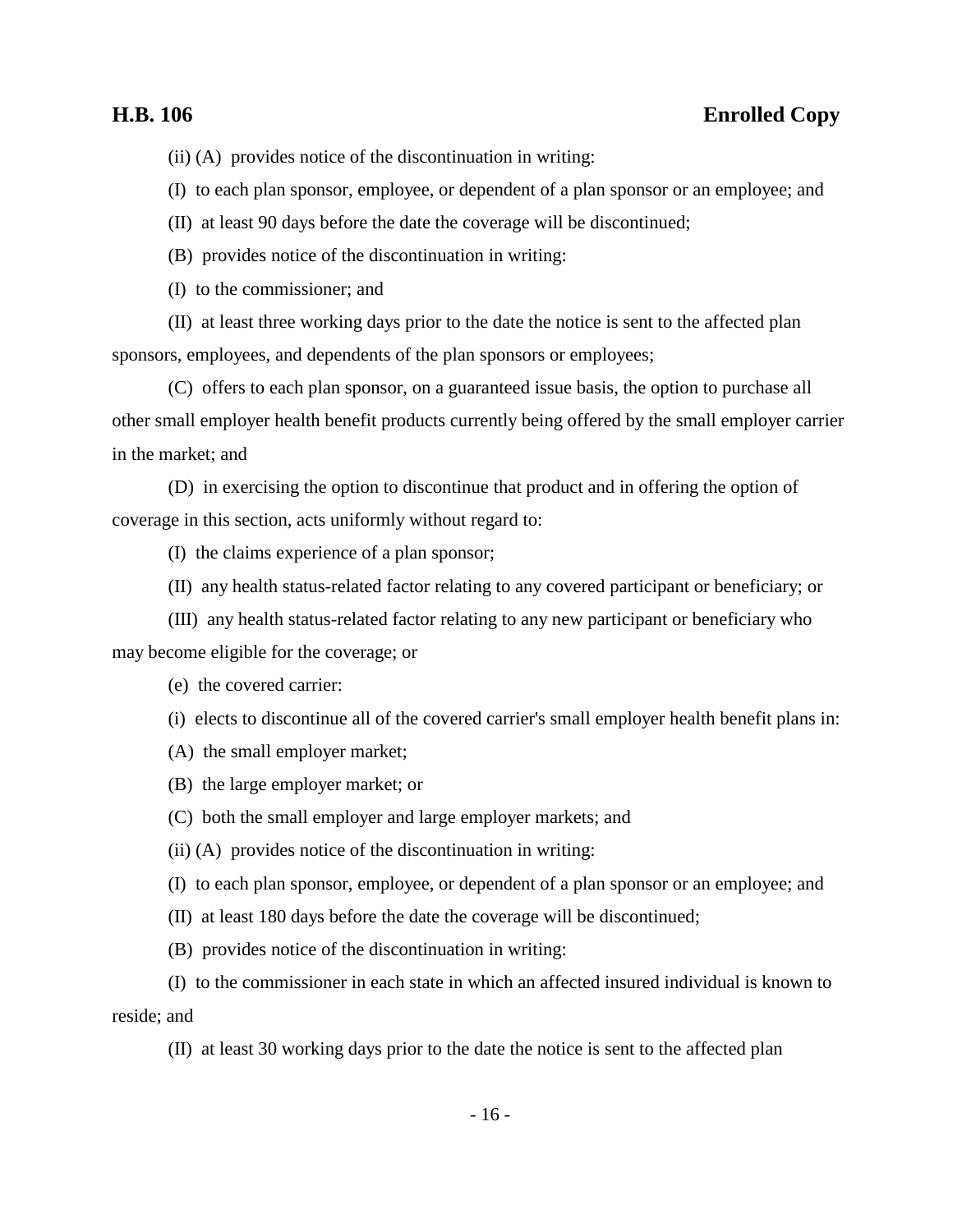sponsors, employees, and the dependents of the plan sponsors or employees;

(C) discontinues and nonrenews all plans issued or delivered for issuance in the market; and

(D) provides a plan of orderly withdrawal as required by Section 31A-4-115.

(4) A small employer health benefit plan may be discontinued or nonrenewed:

(a) if a condition described in Subsection (2) exists; or

(b) for noncompliance with the insurer's employer contribution requirements.

(5) A small employer health benefit plan may be nonrenewed:

(a) if a condition described in Subsection (2) exists; or

(b) for noncompliance with the insurer's minimum participation requirements.

(6) (a) Except as provided in Subsection (6)(d), an eligible employee may be discontinued if after issuance of coverage the eligible employee:

(i) engages in an act or practice that constitutes fraud in connection with the coverage; or

(ii) makes an intentional misrepresentation of material fact in connection with the coverage.

(b) An eligible employee that is discontinued under Subsection (6)(a) may reenroll:

(i) 12 months after the date of discontinuance; and

(ii) if the plan sponsor's coverage is in effect at the time the eligible employee applies to reenroll.

(c) At the time the eligible employee's coverage is discontinued under Subsection (6)(a), the covered carrier shall notify the eligible employee of the right to reenroll when coverage is discontinued.

(d) An eligible employee may not be discontinued under this Subsection (6) because of a fraud or misrepresentation that relates to health status.

(7) For purposes of this section, a reference to "plan sponsor" includes a reference to the employer:

(a) with respect to coverage provided to an employer member of the association; and

(b) if the small employer health benefit plan is made available by a covered carrier in the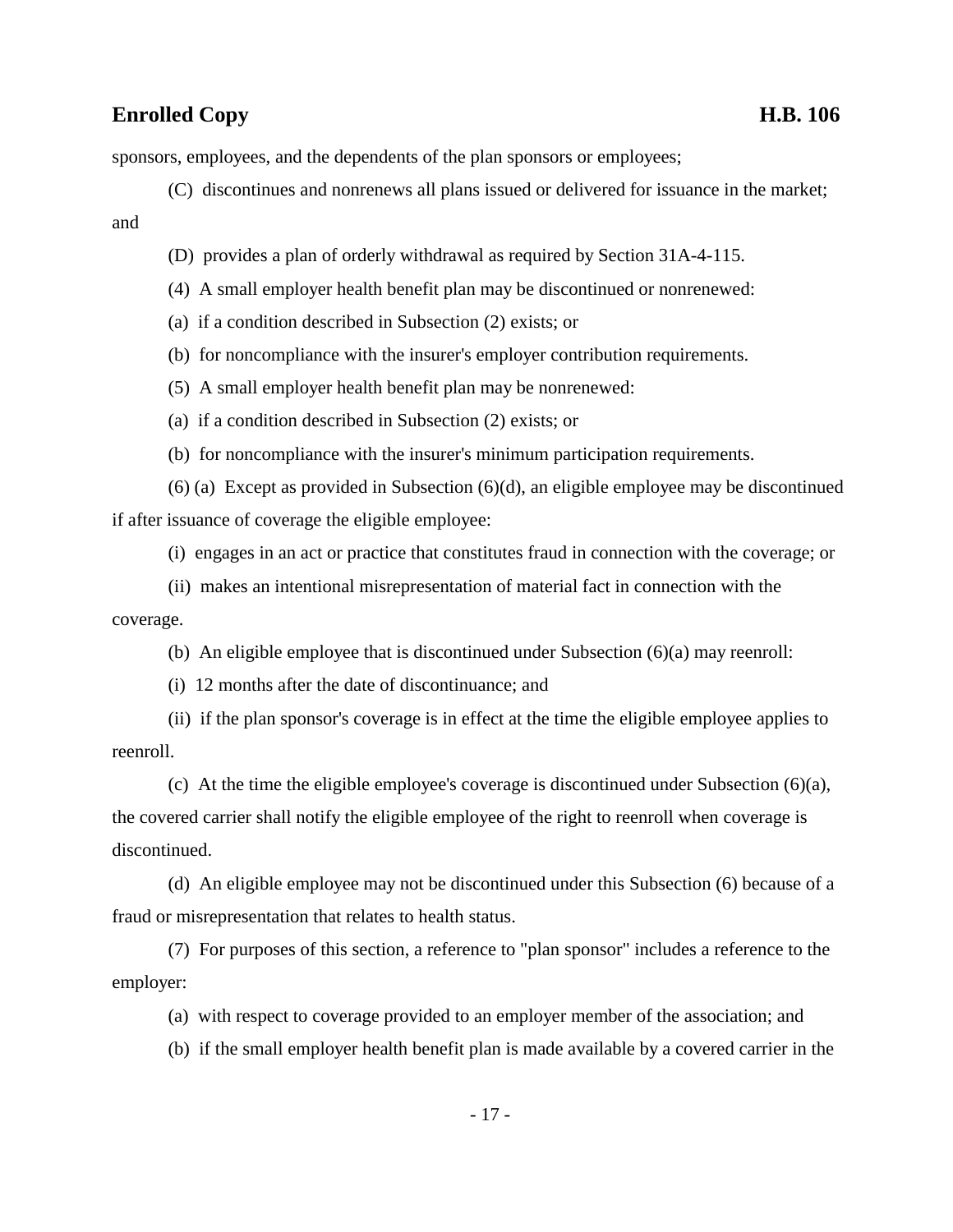employer market only through:

- (i) an association;
- (ii) a trust; or

(iii) a discretionary group.

- (8) A covered carrier may modify a small employer health benefit plan only:
- (a) at the time of coverage renewal; and
- (b) if the modification is effective uniformly among all plans with that product.

Section 7. Section **31A-30-107.3** is amended to read:

### **31A-30-107.3. Discontinuance and nonrenewal limitations and conditions.**

(1) (a) A carrier that elects to discontinue offering a health benefit plan under Subsection 31A-30-107(3)(e) or 31A-30-107.1(3)(e) is prohibited from writing new business:

(i) in the small employer and individual market in this state; and

(ii) for a period of five years beginning on the date of discontinuation of the last coverage that is discontinued.

(b) The prohibition described in Subsection (1)(a) may be waived if the commissioner finds that waiver is in the public interest:

(i) to promote competition; or

(ii) to resolve inequity in the marketplace.

(2) (a) If the Comprehensive Health Insurance Pool as set forth under Title 31A, Chapter 29, is dissolved or discontinued, or if enrollment is capped or suspended, an individual carrier:

(i) may elect to discontinue offering new individual health benefit plans, except to HIPAA eligibles, but must keep existing individual health benefit plans in effect, except those individual plans that are not renewed under the provisions of Subsection 31A-30-107(2) or

### 31A-30-107.1(2);

(ii) may elect to continue to offer new individual and small employer health benefit plans; or

(iii) may elect to discontinue all of the covered carrier's health benefit plans in the individual or small group market under the provisions of Subsection 31A-30-107(3)(e) or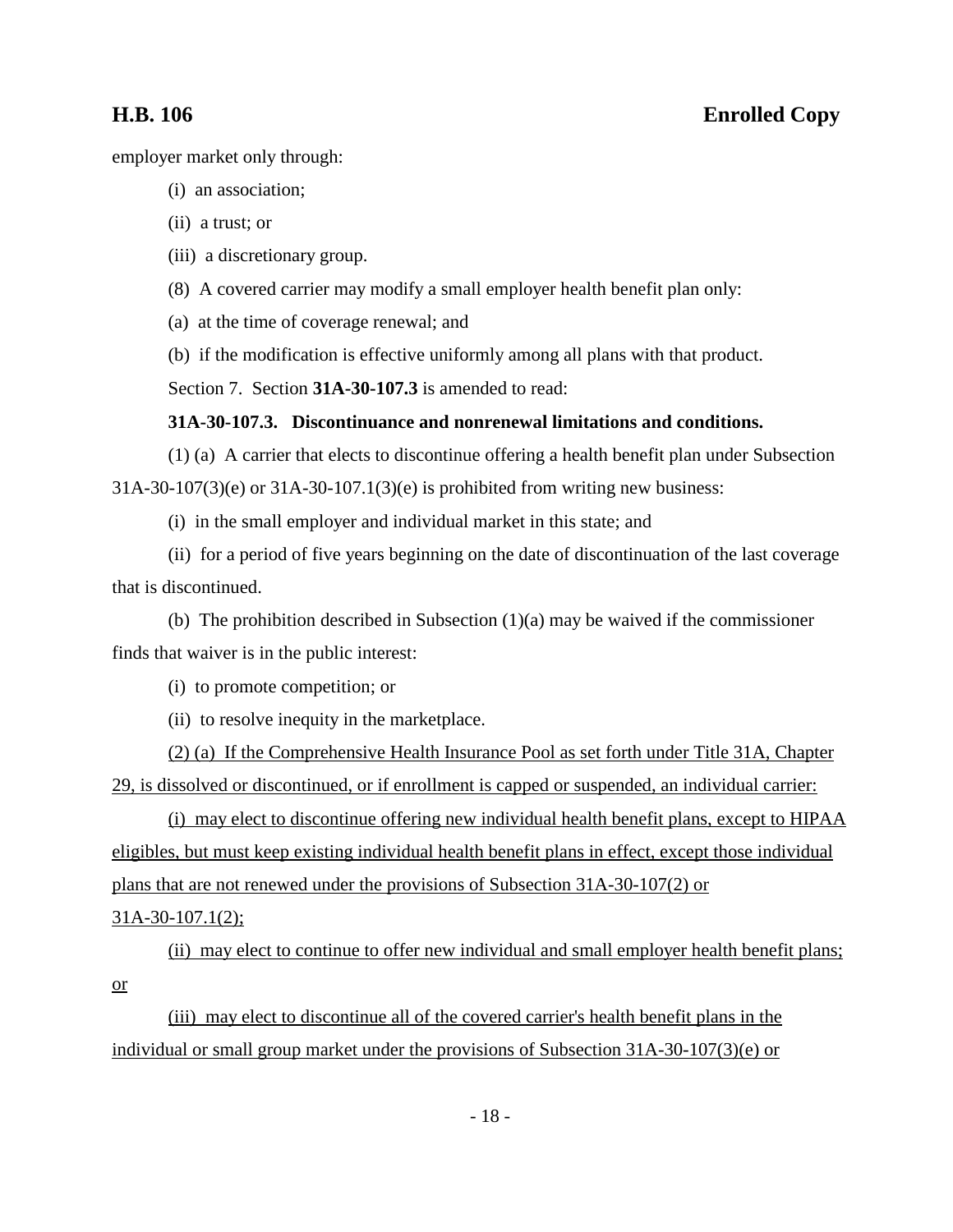$31A-30-107.1(3)(e)$ .

(b) A carrier that makes an election under Subsection  $(2)(a)(i)$ :

(i) is prohibited from writing new business:

(A) in the individual market in this state; and

(B) for a period of five years beginning on the date of discontinuation;

(ii) may continue to write new business in the small employer market; and

(iii) must provide written notice of the election under Subsection  $(2)(a)(i)$  within two calendar days of the election to the Utah Insurance Department.

(c) The prohibition described in Subsection  $(2)(b)(i)$  may be waived if the commissioner finds that waiver is in the public interest:

(i) to promote competition; or

(ii) to resolve inequity in the marketplace.

(d) A carrier that makes an election under Subsection  $(2)(a)(iii)$  is subject to the provisions of Subsection (1).

 $\left[\frac{1}{2}\right]$  (3) If a carrier is doing business in one established geographic service area of the state, Sections 31A-30-107 and 31A-30-107.1 apply only to the carrier's operations in that geographic service area.

 $[(3)] (4)$  If a small employer employs less than two employees, a carrier may not discontinue or not renew the health benefit plan until the first renewal date following the beginning of a new plan year, even if the carrier knows as of the beginning of the plan year that the employer no longer has at least two current employees.

Section 8. Section **31A-30-108** is amended to read:

### **31A-30-108. Eligibility for small employer and individual market.**

(1) (a) Small employer carriers shall accept residents for small group coverage as set forth in the Health Insurance Portability and Accountability Act, P.L. 104-191, 110 Stat. 1962, Sec. 2701(f) and 2711(a).

(b) Individual carriers shall accept residents for individual coverage pursuant:

(i) to P.L. 104-191, 110 Stat. 1979, Sec. 2741(a)-(b); and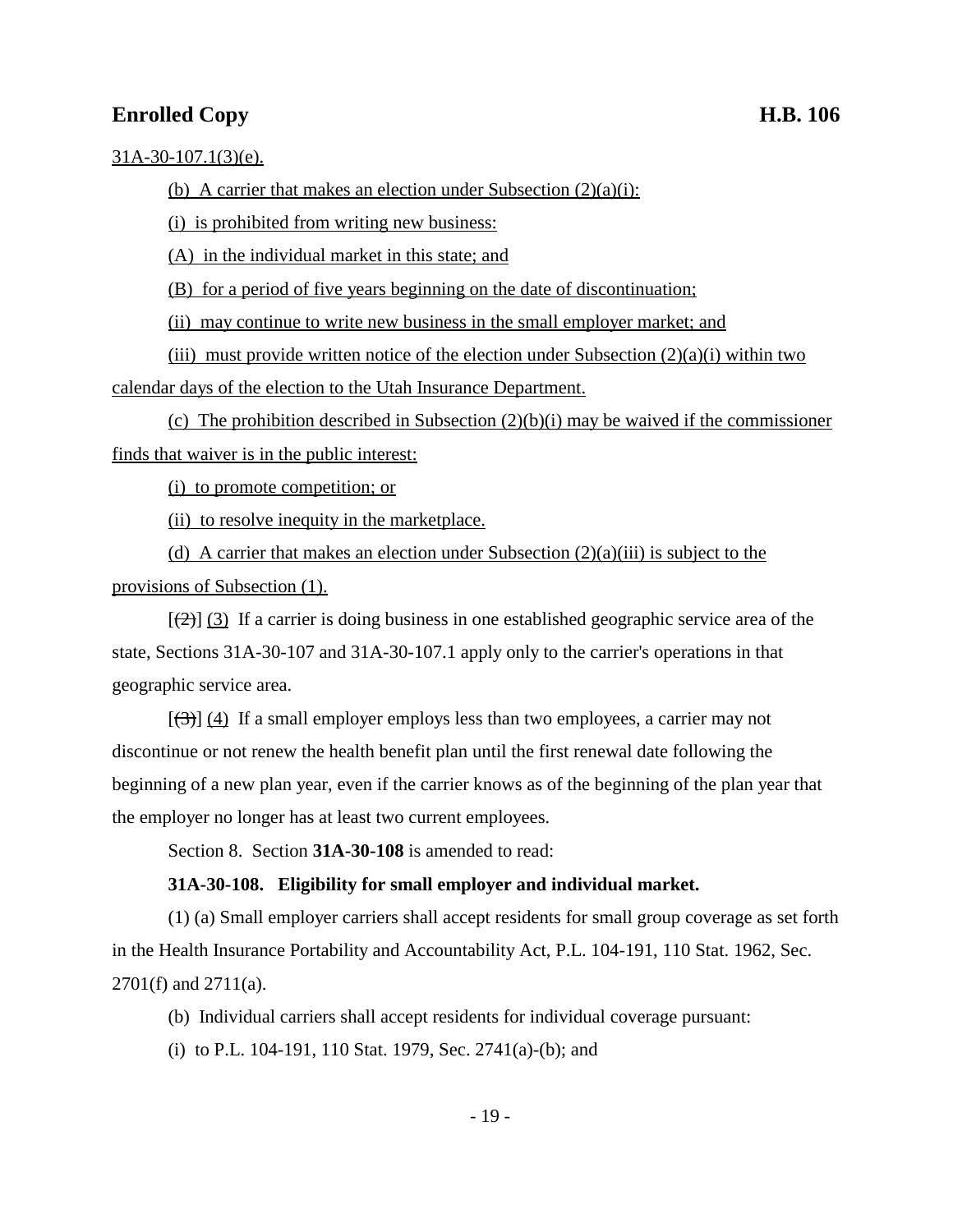(ii) Subsection (3).

(2) (a) Small employer carriers shall offer to accept all eligible employees and their dependents at the same level of benefits under any health benefit plan provided to a small employer.

(b) Small employer carriers may:

(i) request a small employer to submit a copy of the small employer's quarterly income tax withholdings to determine whether the employees for whom coverage is provided or requested are bona fide employees of the small employer; and

(ii) deny or terminate coverage if the small employer refuses to provide documentation requested under Subsection (2)(b)(i).

(3) Except as provided in [Subsection] Subsections (5) and (6) and Section 31A-30-110, individual carriers shall accept for coverage individuals to whom all of the following conditions apply:

(a) the individual is not covered or eligible for coverage:

- (i) (A) as an employee of an employer;
- (B) as a member of an association; or
- (C) as a member of any other group; and
- (ii) under:

(A) a health benefit plan; or

(B) a self-insured arrangement that provides coverage similar to that provided by a health benefit plan as defined in Section 31A-1-301;

(b) the individual is not covered and is not eligible for coverage under any public health benefits arrangement including:

(i) the Medicare program established under Title XVIII of the Social Security Act;

- (ii) the Medicaid program established under Title XIX of the Social Security Act;
- (iii) any act of Congress or law of this or any other state that provides benefits

comparable to the benefits provided under this chapter; or

(iv) coverage under the Comprehensive Health Insurance Pool Act created in Chapter 29,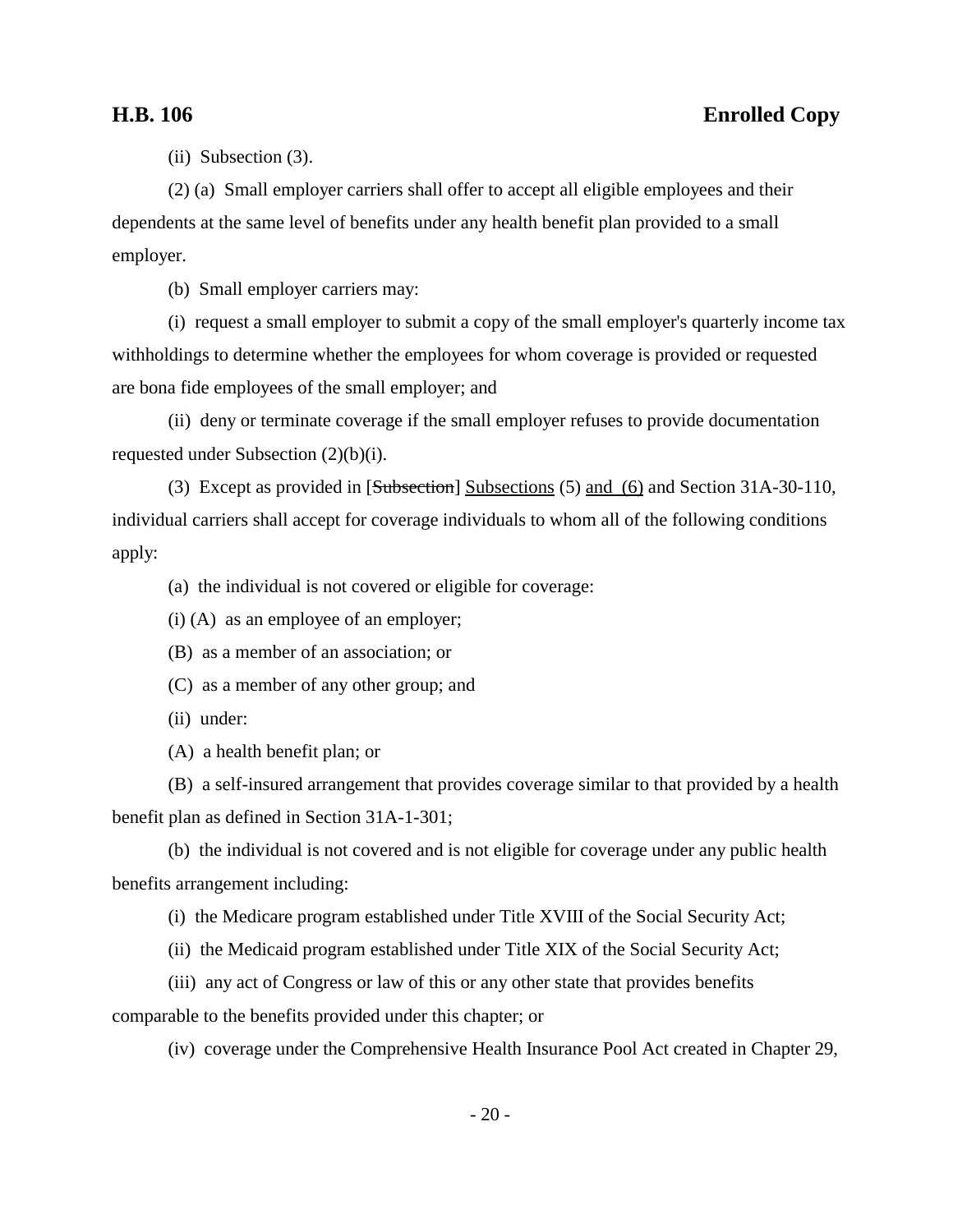Comprehensive Health Insurance Pool Act;

(c) unless the maximum benefit has been reached the individual is not covered or eligible for coverage under any:

(i) Medicare supplement policy;

(ii) conversion option;

(iii) continuation or extension under COBRA; or

(iv) state extension;

(d) the individual has not terminated or declined coverage described in Subsection (3)(a), (b), or (c) within 93 days of application for coverage, unless the individual is eligible for individual coverage under P.L. 104-191, 110 Stat. 1979, Sec. 2741(b), in which case, the requirement of this Subsection (3)(d) does not apply; and

(e) the individual is certified as ineligible for the Health Insurance Pool if:

(i) the individual applies for coverage with the Comprehensive Health Insurance Pool within 30 days after being rejected or refused coverage by the covered carrier and reapplies for coverage with that covered carrier within 30 days after the date of issuance of a certificate under Subsection 31A-29-111(4)(c); or

(ii) the individual applies for coverage with any individual carrier within 45 days after:

(A) notice of cancellation of coverage under Subsection 31A-29-115(1); or

(B) the date of issuance of a certificate under Subsection 31A-29-111(4)(c) if the individual applied first for coverage with the Comprehensive Health Insurance Pool.

(4) (a) If coverage is obtained under Subsection  $(3)(e)(i)$  and the required premium is paid, the effective date of coverage shall be the first day of the month following the individual's submission of a completed insurance application to that covered carrier.

(b) If coverage is obtained under Subsection  $(3)(e)(ii)$  and the required premium is paid, the effective date of coverage shall be the day following the:

(i) cancellation of coverage under Subsection 31A-29-115(1); or

(ii) submission of a completed insurance application to the Comprehensive Health Insurance Pool.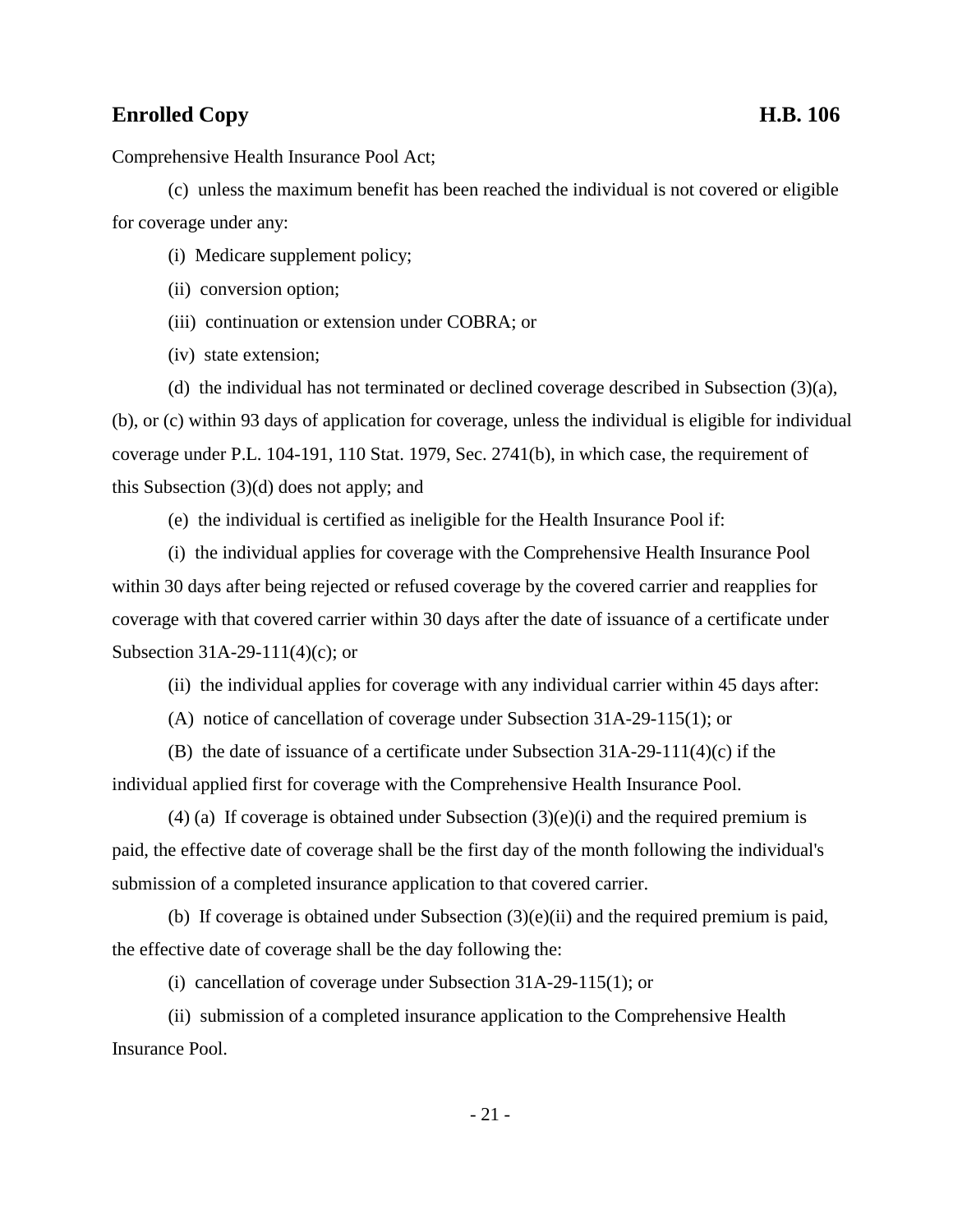(5) (a) An individual carrier is not required to accept individuals for coverage under Subsection (3) if the carrier issues no new individual policies in the state after July 1, 1997.

(b) A carrier described in Subsection (5)(a) may not issue new individual policies in the state for five years from July 1, 1997.

(c) Notwithstanding Subsection (5)(b), a carrier may request permission to issue new policies after July 1, 1999, which may only be granted if:

(i) the carrier accepts uninsurables as is required of a carrier entering the market under Subsection 31A-30-110; and

(ii) the commissioner finds that the carrier's issuance of new individual policies:

(A) is in the best interests of the state; and

(B) does not provide an unfair advantage to the carrier.

(6) (a) If the Comprehensive Health Insurance Pool as set forth under Title 31A, Chapter 29, is dissolved or discontinued, or if enrollment is capped or suspended, an individual carrier may decline to accept individuals applying for individual enrollment, other than individuals applying for coverage as set forth in P.L. 104-191, 110 Stat. 1979, Sec. 2741 (a)-(b).

(b) Within two calendar days of taking action under Subsection (6)(a), an individual carrier will provide written notice to the Utah Insurance Department.

 $[(6)]$  (7) (a) If a small employer carrier offers health benefit plans to small employers through a network plan, the small employer carrier may:

(i) limit the employers that may apply for the coverage to those employers with eligible employees who live, reside, or work in the service area for the network plan; and

(ii) within the service area of the network plan, deny coverage to an employer if the small employer carrier has demonstrated to the commissioner that the small employer carrier:

(A) will not have the capacity to deliver services adequately to enrollees of any additional groups because of the small employer carrier's obligations to existing group contract holders and enrollees; and

(B) applies this section uniformly to all employers without regard to:

(I) the claims experience of an employer, an employer's employee, or a dependent of an